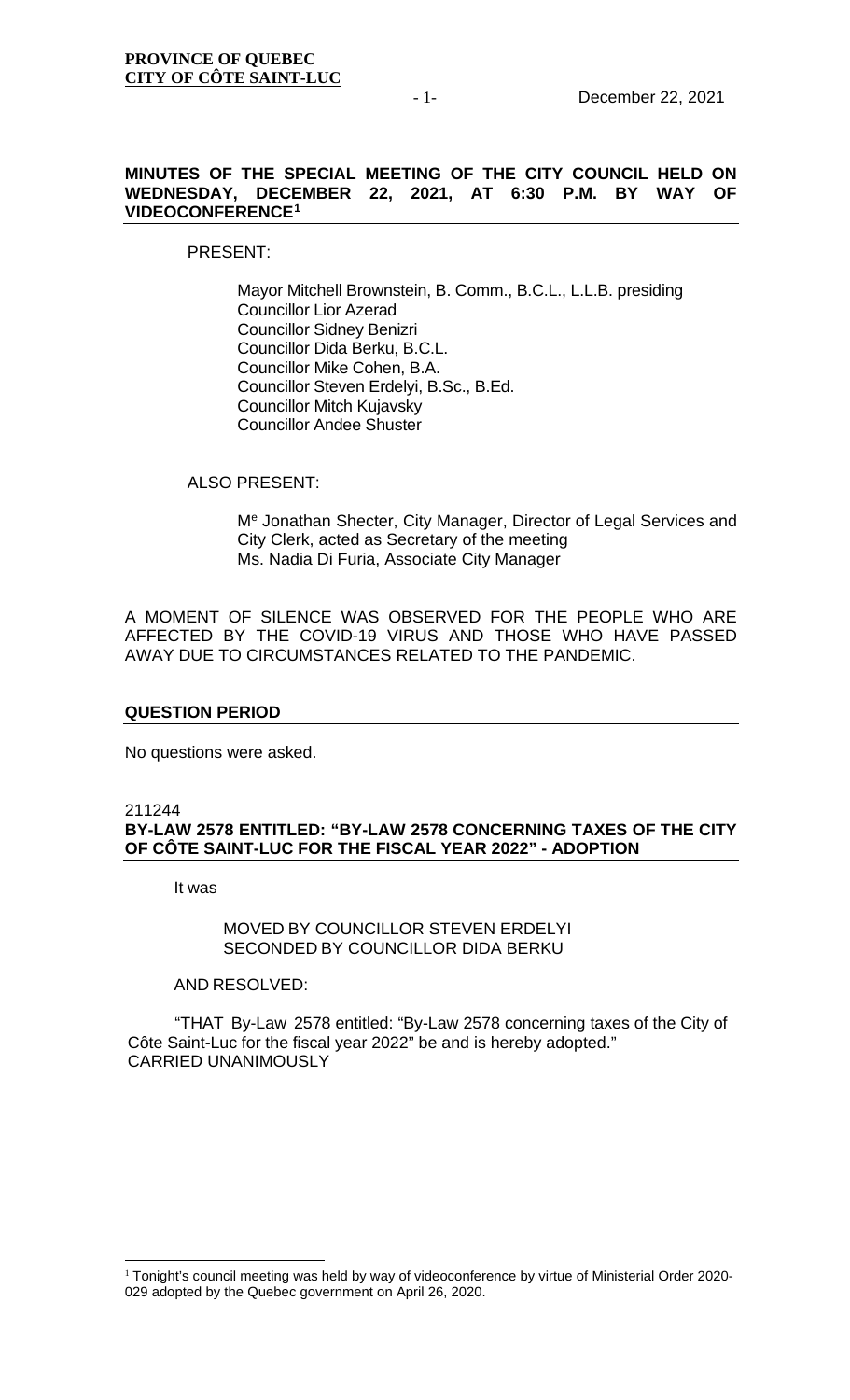#### 211245

# **BY-LAW 2574-1 AMENDING BY-LAW 2574 ENTITLED: "BY-LAW 2574 INSTITUTING A FINANCIAL ASSISTANCE PROGRAM FOR THE PURCHASE AND INSTALLATION OF A HOME ELECTRIC CHARGING STATION" IN ORDER TO AMEND THE SOURCE OF FINANCING TO THE 2022 OPERATING BUDGET – ADOPTION**

It was

## MOVED BY COUNCILLOR STEVEN ERDELYI SECONDED BY COUNCILLOR MITCH KUJJAVSKY

## AND RESOLVED:

"THAT By-Law 2574-1 amending By-Law 2574 entitled: "By-Law 2574 instituting a financial assistance program for the purchase and installation of a home electric charging station" in order to amend the source of financing to the 2022 operating budget be and is hereby adopted." CARRIED UNANIMOUSLY

## 211246

# **NOTICE OF MOTION – BY-LAW 2582 TO BE ENTITLED: "BY-LAW 2582 AUTHORIZING A LOAN OF \$1,743,000, INCLUDING PROFESSIONAL FEES,**  VARIOUS LEAD SERVICE LINES **THROUGHOUT THE TERRITORY OF THE CITY OF CÔTE SAINT-LUC"**

Councillor Steven Erdelyi gave Notice of Motion that By-Law 2582 to be entitled: "By-Law 2582 authorizing a loan of \$1,743,000 for the replacement of various lead service lines throughout the territory of the City of Côte Saint-Luc" will be presented at a later meeting for adoption.

Councillor Steven Erdelyi mentioned the object and the scope of By-Law 2582 to be entitled: "By-Law 2582 authorizing a loan of \$1,743,000 for the replacement of various lead service lines throughout the territory of the City of Côte Saint-Luc".

## 211247

# **TABLING OF DRAFT BY-LAW 2582 TO BE ENTITLED: "BY-LAW 2582 AUTHORIZING A LOAN OF \$1,743,000 FOR THE REPLACEMENT OF VARIOUS LEAD SERVICE LINES THROUGHOUT THE TERRITORY OF THE CITY OF CÔTE SAINT-LUC"**

Councillor Steven Erdelyi tabled draft By-Law 2582 to be entitled: "By-Law 2582 authorizing a loan of \$1,743,000 for the replacement of various lead service lines throughout the territory of the City of Côte Saint-Luc".

## 211248

# **NOTICE OF MOTION – BY-LAW 2583 TO BE ENTITLED: "BY-LAW 2583 AUTHORIZING A LOAN OF \$882,000, INCLUDING PROFESSIONAL FEES, FOR THE PURCHASE AND INSTALLATION OF RESIDENTIAL WATER METERS AT VARIOUS LOCATIONS, IN THE TERRITORY OF THE CITY OF CÔTE SAINT-LUC"**

Councillor Steven Erdelyi gave Notice of Motion that By-Law 2583 to be entitled: "By-Law 2583 authorizing a loan of \$882,000, including professional fees, for the purchase and installation of residential water meters at various locations, in the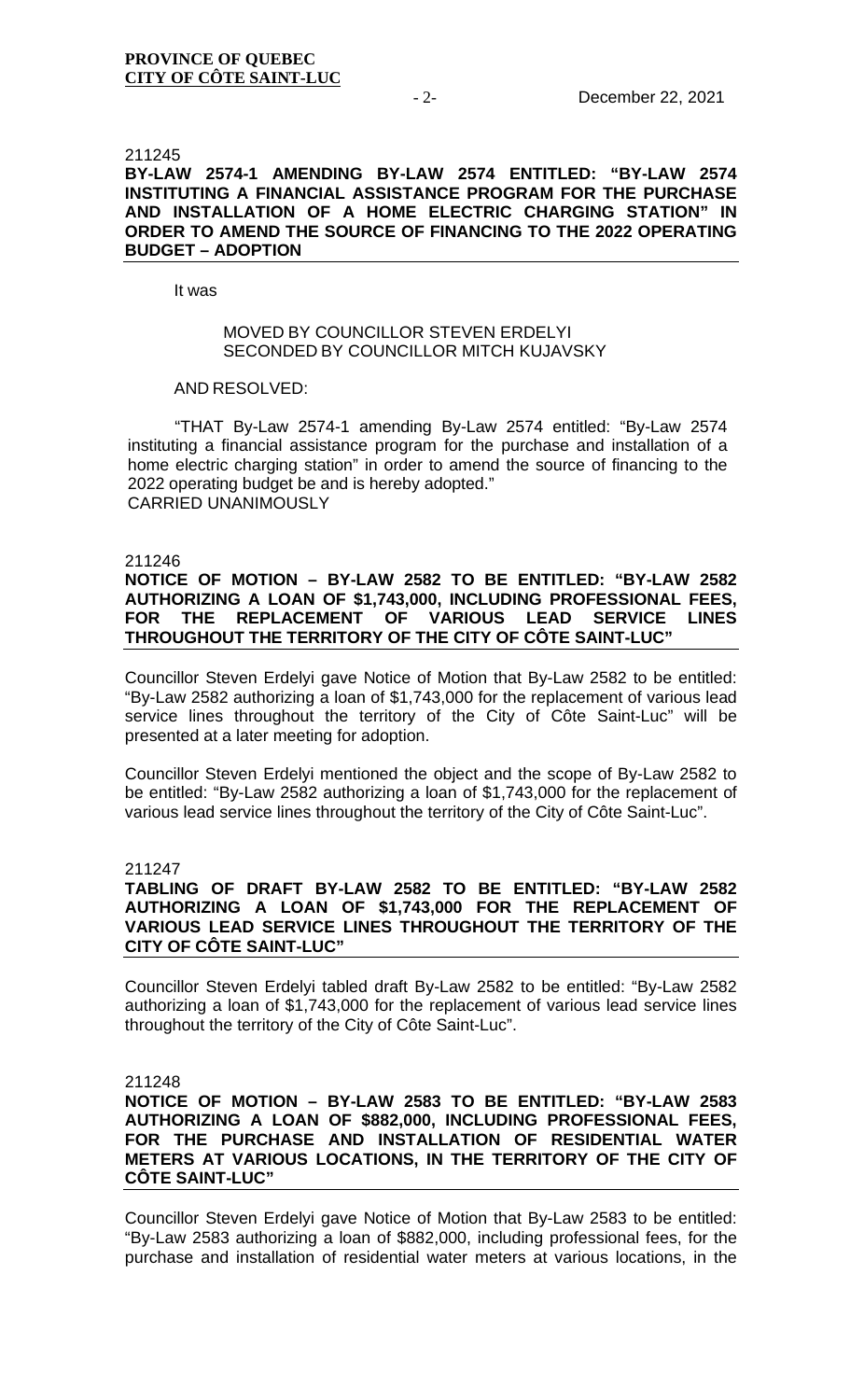territory of the City of Côte Saint-Luc" will be presented at a later meeting for adoption.

Councillor Steven Erdelyi mentioned the object and the scope of By-Law 2583 to be entitled: "By-Law 2583 authorizing a loan of \$882,000, including professional fees, for the purchase and installation of residential water meters at various locations of the City of Côte Saint-Luc".

## 211249

# **TABLING OF DRAFT BY-LAW 2583 TO BE ENTITLED: "BY-LAW 2583 AUTHORIZING A LOAN OF \$882,000, INCLUDING PROFESSIONAL FEES, FOR THE PURCHASE AND INSTALLATION OF RESIDENTIAL WATER METERS AT VARIOUS LOCATIONS, IN THE TERRITORY OF THE CITY OF CÔTE SAINT-LUC"**

Councillor Steven Erdelyi tabled draft By-Law 2583 to be entitled: "By-Law 2583 authorizing a loan of \$882,000, including professional fees, for the purchase and installation of residential water meters at various locations, in the territory of the City of Côte Saint-Luc".

## 211250

# **NOTICE OF MOTION – BY-LAW 2584 TO BE ENTITLED: "BY-LAW 2584 AUTHORIZING A LOAN OF \$988,000, INCLUDING PROFESSIONAL FEES, FOR THE RESURFACING OF ROADS AND SIDEWALK REPAIRS AT VARIOUS LOCATIONS BELONGING TO THE CITY OF CÔTE SAINT-LUC"**

Councillor Steven Erdelyi gave Notice of Motion that By-Law 2584 to be entitled: "By-Law 2584 authorizing a loan of \$988,000, including professional fees, for the resurfacing of roads and sidewalk repairs at various locations belonging to the City of Côte Saint-Luc" will be presented at a later meeting for adoption.

Councillor Steven Erdelyi mentioned the object and the scope of By-Law 2584 to be entitled: "By-Law 2584 authorizing a loan of \$988,000, including professional fees, for the resurfacing of roads and sidewalk repairs at various locations belonging to the City of Côte Saint-Luc".

## 211251

# **TABLING OF DRAFT BY-LAW 2584 TO BE ENTITLED: "BY-LAW 2584 AUTHORIZING A LOAN OF \$988,000, INCLUDING PROFESSIONAL FEES, FOR THE RESURFACING OF ROADS AND SIDEWALK REPAIRS AT VARIOUS LOCATIONS BELONGING TO THE CITY OF CÔTE SAINT-LUC"**

Councillor Steven Erdelyi tabled draft By-Law 2584 to be entitled: "By-Law 2584 authorizing a loan of \$988,000, including professional fees, for the resurfacing of roads and sidewalk repairs at various locations belonging to the City of Côte Saint-Luc".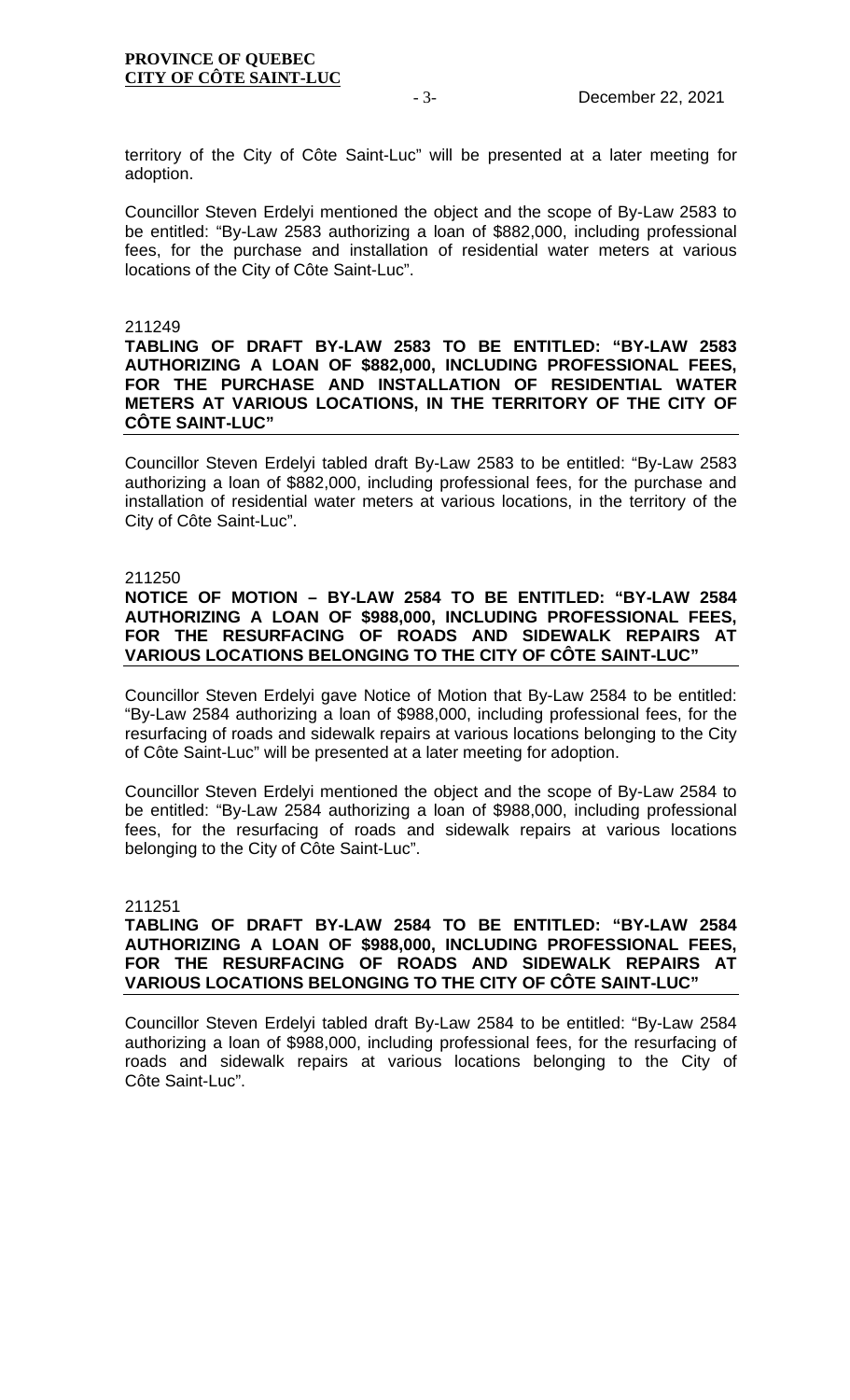## **PROVINCE OF QUEBEC CITY OF CÔTE SAINT-LUC**

### 211252

# **NOTICE OF MOTION – BY-LAW 2585 TO BE ENTITLED: "BY-LAW 2585 AUTHORIZING A LOAN OF \$635,000, INCLUDING PROFESSIONAL FEES, FOR THE PURCHASE AND INSTALLATION OF LED STREET LIGHTS AT VARIOUS LOCATIONS, IN THE TERRITORY OF THE CITY OF CÔTE SAINT-LUC"**

Councillor Steven Erdelyi gave Notice of Motion that By-Law 2585 to be entitled: "By-Law 2585 authorizing a loan of \$635,000, including professional fees, for the purchase and installation of LED streetlights at various locations, in the territory of the City of Côte Saint-Luc" will be presented at a later meeting for adoption.

Councillor Steven Erdelyi mentioned the object and the scope of By-Law 2585 to be entitled: "By-Law 2585 authorizing a loan of \$635,000, including professional fees, for the purchase and installation of LED streetlights at various locations of the City of Côte Saint-Luc".

## 211253

**TABLING OF DRAFT BY-LAW 2585 TO BE ENTITLED: "BY-LAW 2585 AUTHORIZING A LOAN OF \$635,000, INCLUDING PROFESSIONAL FEES, FOR THE PURCHASE AND INSTALLATION OF LED STREET LIGHTS AT VARIOUS LOCATIONS, IN THE TERRITORY OF THE CITY OF CÔTE SAINT-LUC"**

Councillor Steven Erdelyi tabled draft By-Law 2585 to be entitled: "By-Law 2585 authorizing a loan of \$635,000, including professional fees, for the purchase and installation of LED streetlights at various locations, in the territory of the City of Côte Saint-Luc".

#### 211254

## **NOTICE OF MOTION – BY-LAW 2586 TO BE ENTITLED: "BY-LAW 2586 AUTHORIZING A LOAN OF \$210,000 FOR THE PURCHASE AND PLANTING OF VARIOUS TREES ON THE TERRITORY OF THE CITY OF CÔTE SAINT-LUC"**

Councillor Steven Erdelyi gave Notice of Motion that By-Law 2586 to be entitled: "By-Law 2586 authorizing a loan of \$210,000 for the purchase and planting of various trees on the territory of the City of Côte Saint-Luc" will be presented at a later meeting for adoption.

Councillor Steven Erdelyi mentioned the object and the scope of By-Law 2586 to be entitled: "By-Law 2586 authorizing a loan of \$210,000 for the purchase and planting of various trees on the territory of the City of Côte Saint-Luc".

211255

# **TABLING OF DRAFT BY-LAW 2586 TO BE ENTITLED: "BY-LAW 2586 AUTHORIZING A LOAN OF \$210,000 FOR THE PURCHASE AND PLANTING OF VARIOUS TREES ON THE TERRITORY OF THE CITY OF CÔTE SAINT-LUC"**

Councillor Steven Erdelyi tabled draft By-Law 2586 to be entitled: "By-Law 2586 authorizing a loan of \$210,000 for the purchase and planting of various trees on the territory of the City of Côte Saint-Luc".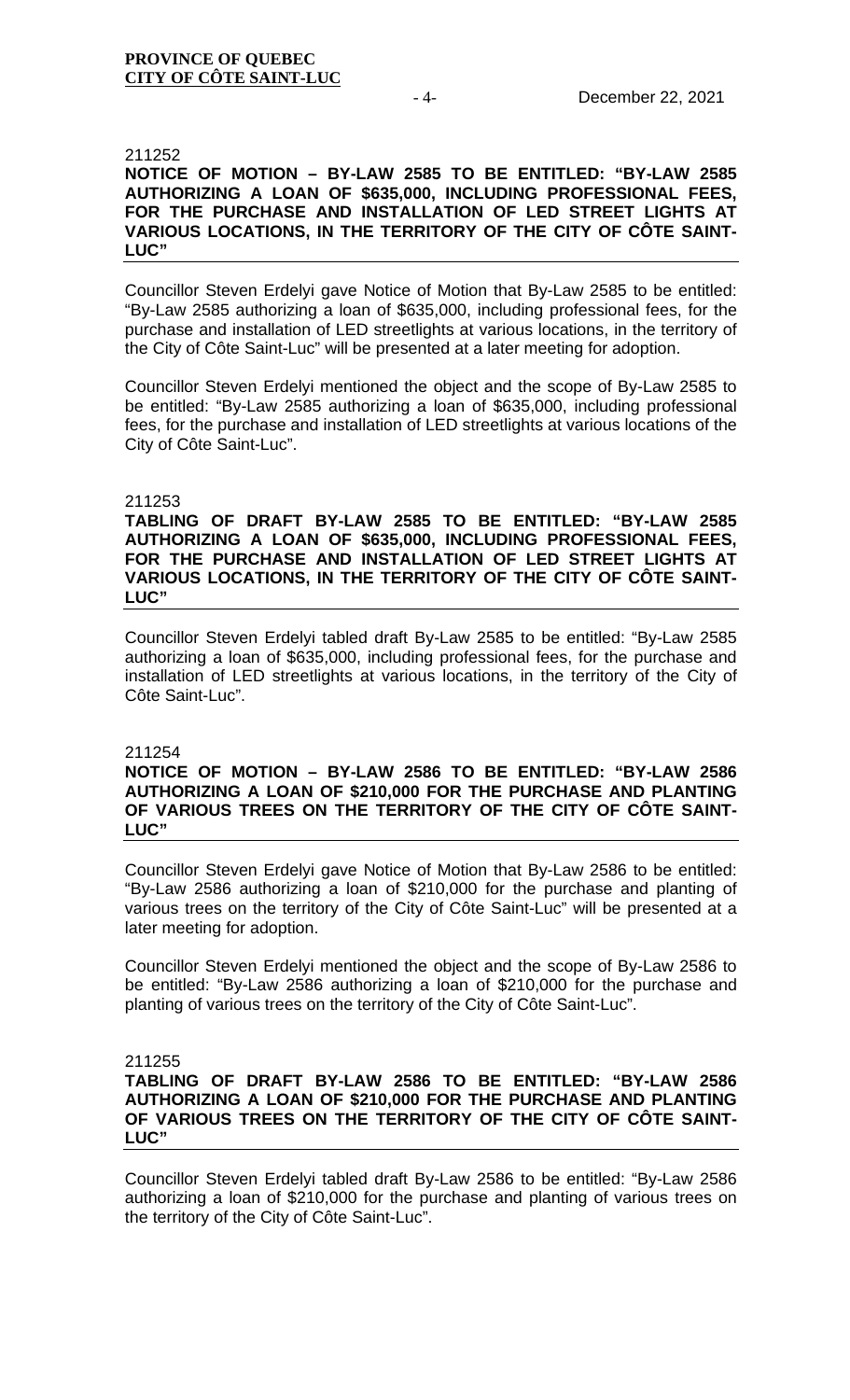#### 211256

# **NOTICE OF MOTION – BY-LAW 2587 TO BE ENTITLED: "BY-LAW 2587 AUTHORIZING A LOAN OF \$263,000, INCLUDING PROFESSIONAL FEES, FOR FACILITY UPGRADES AT TRUDEAU AND YITZHAK RABIN PARKS IN THE TERRITORY OF THE CITY OF CÔTE SAINT-LUC"**

Councillor Steven Erdelyi gave Notice of Motion that By-Law 2587 to be entitled: "By-Law 2587 authorizing a loan of \$263,000, including professional fees, for facility upgrades at Trudeau and Yitzhak Rabin parks in the territory of the City of Côte Saint-Luc" will be presented at a later meeting for adoption.

Councillor Steven Erdelyi mentioned the object and the scope of By-Law 2587 to be entitled: "By-Law 2587 authorizing a loan of \$263,000, including professional fees, for facility upgrades for various parks within the territory of the City of Côte Saint-Luc".

#### 211257

# **TABLING OF DRAFT BY-LAW 2587 TO BE ENTITLED: "BY-LAW 2587 AUTHORIZING A LOAN OF \$263,000, INCLUDING PROFESSIONAL FEES, FOR FACILITY UPGRADES AT TRUDEAU AND YITZHAK RABIN PARKS IN THE TERRITORY OF THE CITY OF CÔTE SAINT-LUC"**

Councillor Steven Erdelyi tabled draft By-Law 2587 to be entitled: "By-Law 2587 authorizing a loan of \$263,000, including professional fees, for facility upgrades at Trudeau and Yitzhak Rabin parks in the territory of the City of Côte Saint-Luc".

#### 211258

# **NOTICE OF MOTION – BY-LAW 2588 TO BE ENTITLED: "BY-LAW 2588 FOR THE PURCHASE AND INSTALLATION OF AN IRRIGATION SYSTEM AT TRUDEAU PARK AND THE APPLICATION OF THE SUM OF \$186,000 TAKEN FROM THE BALANCE AVAILABLE ON BY-LAW 2480 IN VIEW OF FINANCING AN EXPENSE OF \$186,000"**

Councillor Steven Erdelyi gave Notice of Motion that By-Law 2588 to be entitled: "By-Law 2588 for the purchase and installation of an irrigation system at Trudeau Park and the application of the sum of \$186,000 taken from the balance available on by-law 2480 in view of financing an expense of \$186,000" will be presented at a later meeting for adoption.

Councillor Steven Erdelyi mentioned the object and the scope of By-Law 2588 to be entitled: "By-Law 2588 for the purchase and installation of an irrigation system at Trudeau Park and the application of the sum of \$186,000 taken from the balance available on by-law 2480 in view of financing an expense of \$186,000".

### 211259

# **TABLING OF DRAFT BY-LAW 2588 TO BE ENTITLED: "BY-LAW 2588 FOR THE PURCHASE AND INSTALLATION OF AN IRRIGATION SYSTEM AT TRUDEAU PARK AND THE APPLICATION OF THE SUM OF \$186,000 TAKEN FROM THE BALANCE AVAILABLE ON BY-LAW 2480 IN VIEW OF FINANCING AN EXPENSE OF \$186,000"**

Councillor Steven Erdelyi tabled draft By-Law 2588 to be entitled:" By-Law 2588 for the purchase and installation of an irrigation system at Trudeau Park and the application of the sum of \$186,000 taken from the balance available on by-law 2480 in view of financing an expense of \$186,000".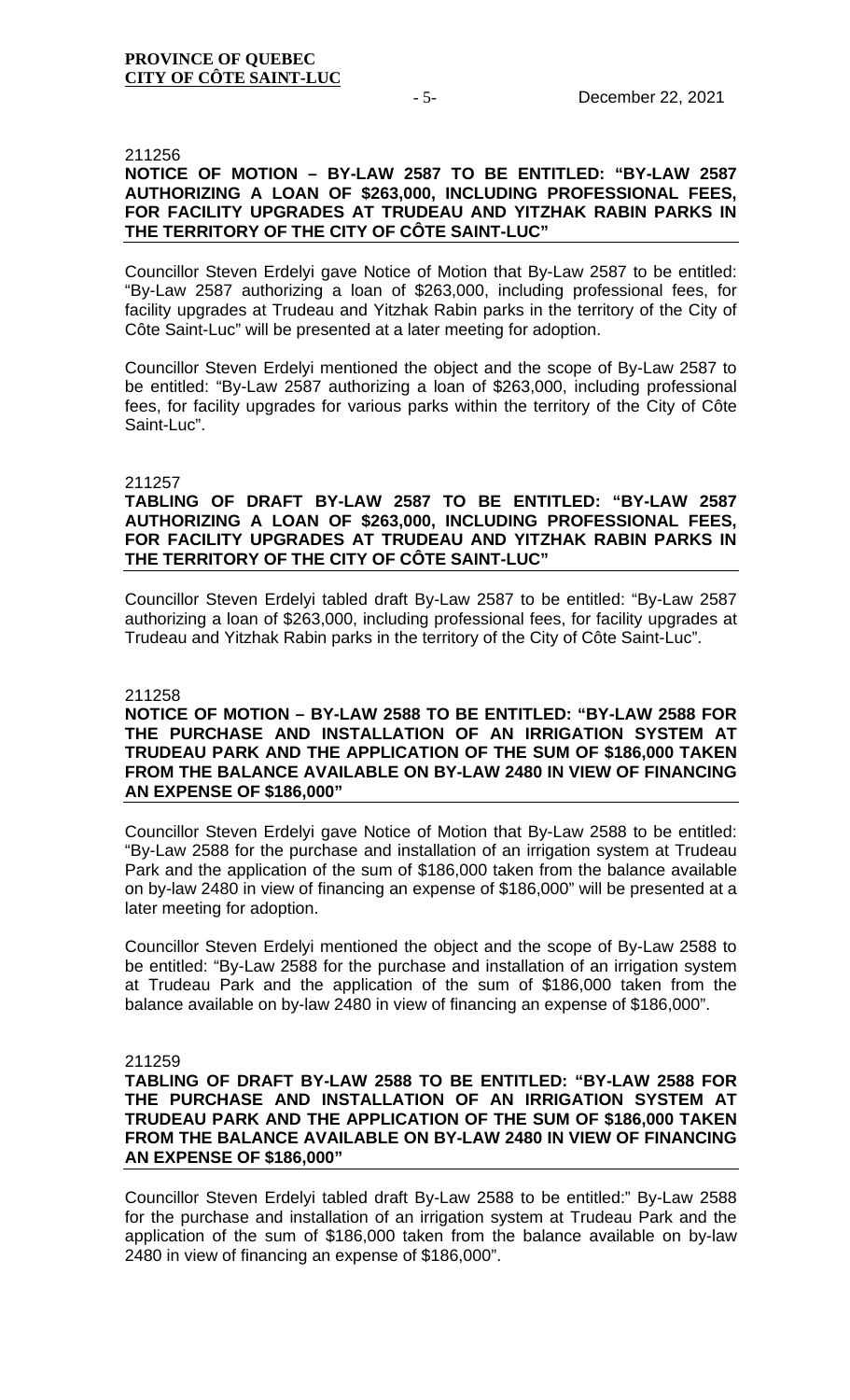### 211260

# **NOTICE OF MOTION – BY-LAW 2589 TO BE ENTITLED: "BY-LAW 2589 AUTHORIZING A LOAN OF \$84,000, INCLUDING PROFESSIONAL FEES, FOR THE RENOVATION OF THE BUILDING ENVELOPE AT THE SAMUEL MOSKOVITCH ARENA AND SINGERMAN PARK CHALET"**

Councillor Steven Erdelyi gave Notice of Motion that By-Law 2589 to be entitled: "By-Law 2589 authorizing a loan of \$84,000, including professional fees, for the renovation of the building envelope at the Samuel Moskovitch Arena and Singerman Park chalet" will be presented at a later meeting for adoption.

Councillor Steven Erdelyi mentioned the object and the scope of By-Law 2589 to be entitled: "By-Law 2589 authorizing a loan of \$84,000, including professional fees, for the renovation of the building envelope at the Samuel Moskovitch Arena and Singerman Park chalet".

## 211261

# **TABLING OF DRAFT BY-LAW 2589 TO BE ENTITLED: "BY-LAW 2589 AUTHORIZING A LOAN OF \$84,000, INCLUDING PROFESSIONAL FEES, FOR THE RENOVATION OF THE BUILDING ENVELOPE AT THE SAMUEL MOSKOVITCH ARENA AND SINGERMAN PARK CHALET"**

Councillor Steven Erdelyi tabled draft By-Law 2589 to be entitled: "By-Law 2589 authorizing a loan of \$84,000, including professional fees, for the renovation of the building envelope at the Samuel Moskovitch Arena and Singerman Park chalet".

#### 211262

**NOTICE OF MOTION – BY-LAW 2590 TO BE ENTITLED: "BY-LAW 2590 AUTHORIZING A LOAN OF \$510,000, INCLUDING PROFESSIONAL FEES, FOR REPAIRS OF THE ROOF AT THE AQUATIC AND COMMUNITY CENTRE BUILDING SITUATED AT 5794 PARKHAVEN AVENUE AND RECONSTRUCTION OF ROOFTOP STRUCTURES AT CITY HALL, SITUATED AT 5801 CAVENDISH BOULEVARD"** 

Councillor Steven Erdelyi gave Notice of Motion that By-Law 2590 to be entitled: "By-Law 2590 authorizing a loan of \$510,000, including professional fees, for repairs of the roof at the Aquatic and Community Centre building situated at 5794 Parkhaven Avenue and reconstruction of rooftop structures at City Hall, situated at 5801 Cavendish Boulevard" will be presented at a later meeting for adoption.

Councillor Steven Erdelyi mentioned the object and the scope of By-Law 2590 to be entitled: "By-Law 2590 authorizing a loan of \$510,000, including professional fees, for repairs of the roof at the Aquatic and Community Centre building situated at 5794 Parkhaven Avenue and reconstruction of rooftop structures at City Hall, situated at 5801 Cavendish Boulevard".

211263

**TABLING OF DRAFT BY-LAW 2590 TO BE ENTITLED: "BY-LAW 2590 AUTHORIZING A LOAN OF \$510,000, INCLUDING PROFESSIONAL FEES, FOR REPAIRS OF THE ROOF AT THE AQUATIC AND COMMUNITY CENTRE BUILDING SITUATED AT 5794 PARKHAVEN AVENUE AND RECONSTRUCTION OF ROOFTOP STRUCTURES AT CITY HALL, SITUATED AT 5801 CAVENDISH BOULEVARD"**

Councillor Steven Erdelyi tabled draft By-Law 2590 to be entitled: "By-Law 2590 authorizing a loan of \$510,000, including professional fees, for repairs of the roof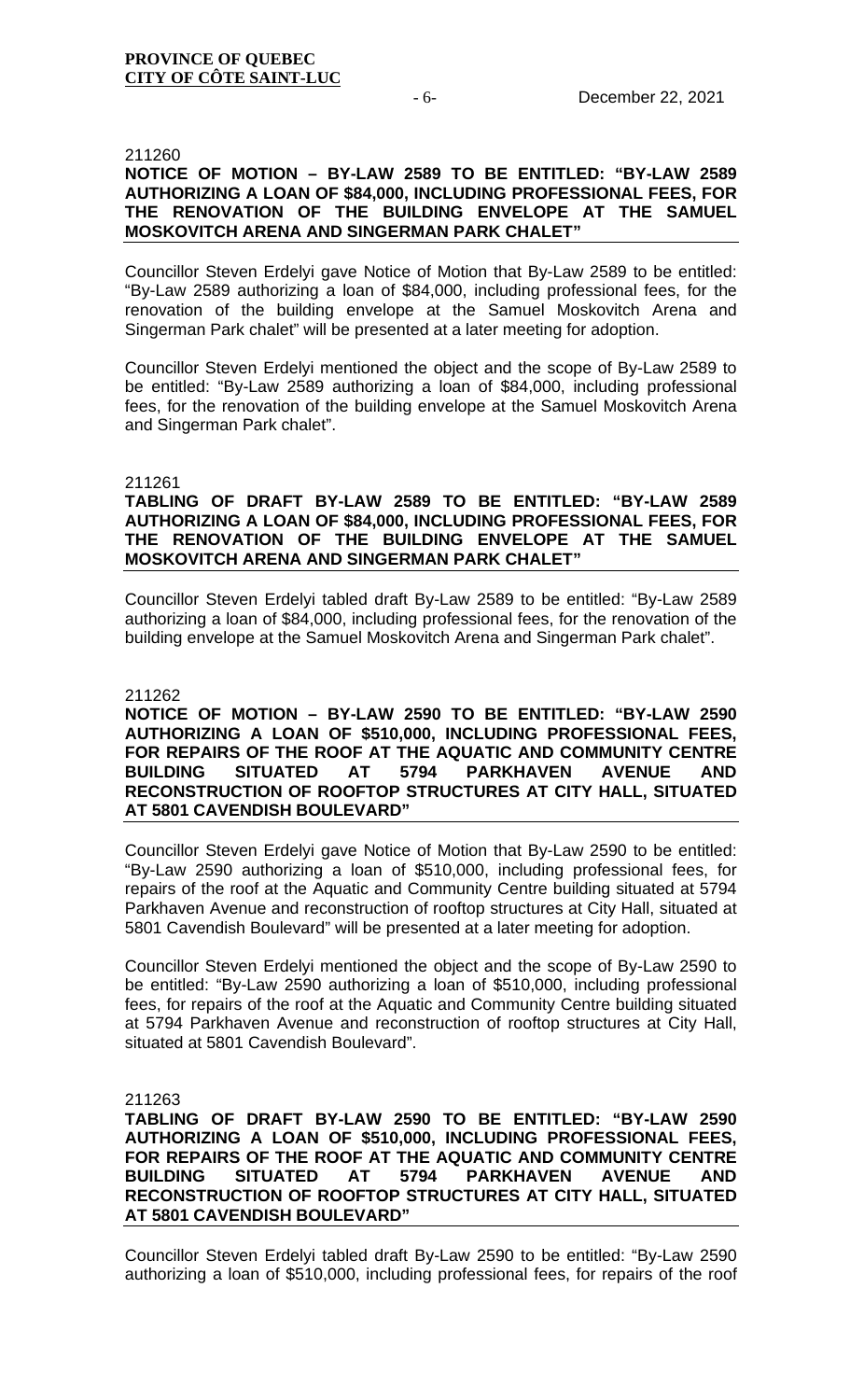## **PROVINCE OF QUEBEC CITY OF CÔTE SAINT-LUC**

at the Aquatic and Community Centre building situated at 5794 Parkhaven Avenue and reconstruction of rooftop structures at City Hall, situated at 5801 Cavendish Boulevard".

# 211264

# **NOTICE OF MOTION – BY-LAW 2591 TO BE ENTITLED: "BY-LAW 2591 AUTHORIZING A LOAN OF \$140,000 FOR THE PURCHASE OF VEHICLES AND EQUIPMENT"**

Councillor Steven Erdelyi gave Notice of Motion that By-Law 2591 to be entitled: "By-Law 2591 authorizing a loan of \$140,000 for the purchase of vehicles and equipment" will be presented at a later meeting for adoption.

Councillor Steven Erdelyi mentioned the object and the scope of By-Law 2591 to be entitled: "By-Law 2591 authorizing a loan of \$140,000 for the purchase of vehicles and equipment".

## 211265

# **TABLING OF DRAFT BY-LAW 2591 TO BE ENTITLED: "BY-LAW 2591 AUTHORIZING A LOAN OF \$140,000 THE PURCHASE OF VEHICLES AND EQUIPMENT**"

Councillor Steven Erdelyi tabled draft By-Law 2591 to be entitled: "By-Law 2591 authorizing a loan of \$140,000 for the purchase of vehicles and equipment".

## 211266

## **NOTICE OF MOTION – BY-LAW 2592 TO BE ENTITLED: "BY-LAW 2592 AUTHORIZING A LOAN OF \$530,000 FOR THE PURCHASE OF HEAVY VEHICLES AND HEAVY VEHICLE EQUIPMENT"**

Councillor Steven Erdelyi gave Notice of Motion that By-Law 2592 to be entitled: "By-Law 2592 authorizing a loan of \$530,000 for the purchase of heavy vehicles and heavy vehicle equipment" will be presented at a later meeting for adoption.

Councillor Steven Erdelyi mentioned the object and the scope of By-Law 2592 to be entitled: "By-Law 2592 authorizing a loan of \$530,000 for the purchase of heavy vehicles and heavy vehicle equipment".

## 211267

# **TABLING OF DRAFT BY-LAW 2592 TO BE ENTITLED: "BY-LAW 2592 AUTHORIZING A LOAN OF \$530,000 FOR THE PURCHASE OF HEAVY VEHICLES AND HEAVY VEHICLE EQUIPMENT"**

Councillor Steven Erdelyi tabled draft By-Law 2592 to be entitled: "By-Law 2592 authorizing a loan of \$530,000 for the purchase of heavy vehicles and heavy vehicle equipment".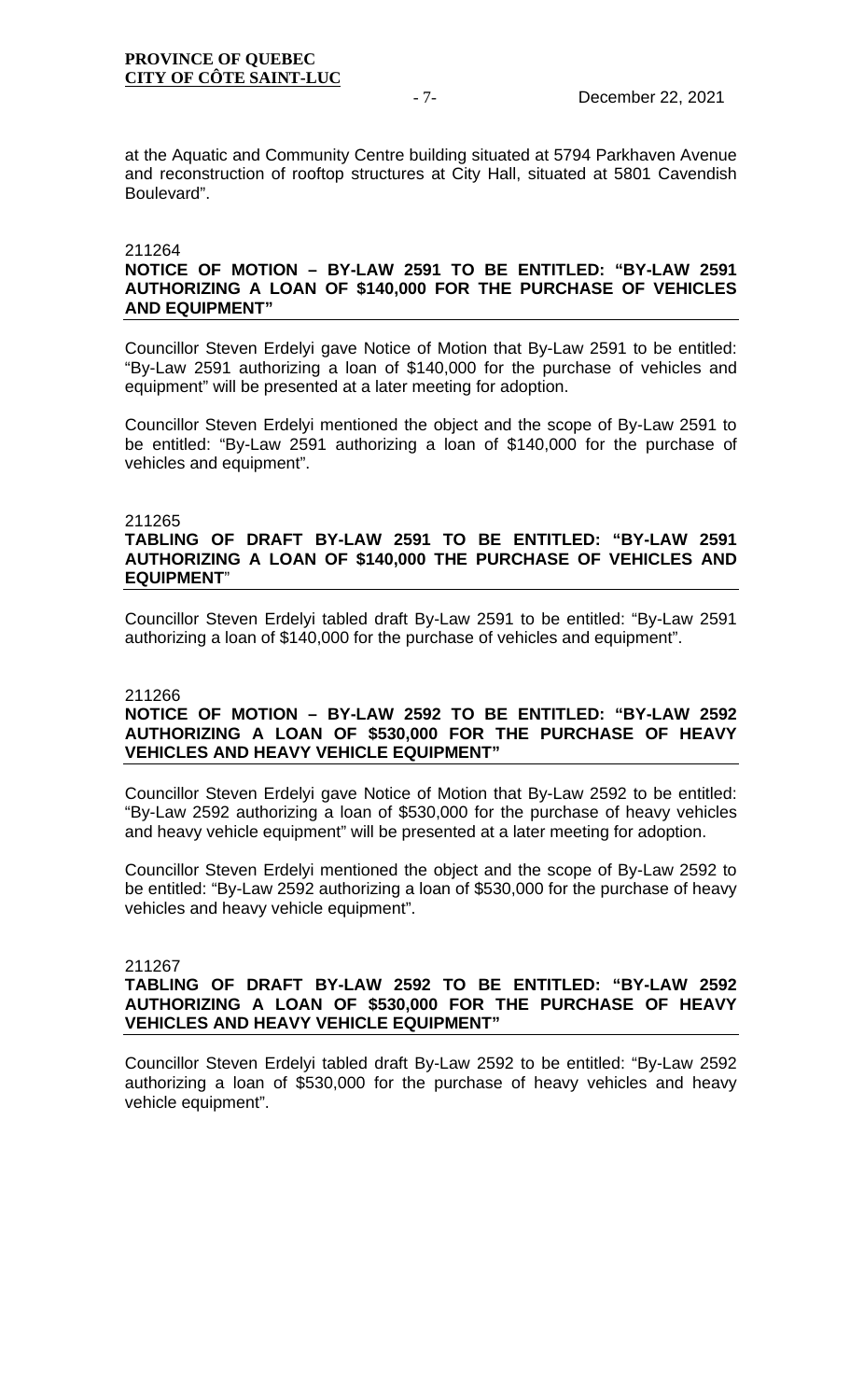# 211268<br>**URBAN URBAN DEVELOPMENT – AWARDING OF A CONTRACT FOR PROFESSIONAL SERVICES FOR AUSCULTATION AND SLEEVING OF WATER AND SEWER PIPES (C-04-21P-2)**

WHEREAS on November 10, 2021, the City of Côte Saint-Luc ("City") issued a public call for tenders for professional services for auscultation and sleeving of water and sewer pipes under Tender No. C-04-21P-2 and received two (2) bids;

WHEREAS according to the City's system of bid weighting and evaluating, the bid of Groupe Civitas Inc. did not receive the minimum average interim score of 70 points necessary in order for the bid to be declared conforming;

WHEREAS the City proceeded to negotiate the price received with the sole conforming bidder, Stantec Experts-Conseils Ltd., and received a negotiated offer;

WHEREAS based on the results of the auscultation, additional sleeving works might be required and added to the contract based on the unit price provided by the sole bidder;

WHEREAS this project has been approved as being eligible for the *Programme de la Taxe sur l'essence et de la contribution du Québec* ("TECQ");

It was

## MOVED BY COUNCILLOR MITCH KUJAVSKY SECONDED BY COUNCILLOR ANDEE SHUSTER

# AND RESOLVED:

"THAT the Côte Saint-Luc City Council ("Council") hereby declares the bid received by Groupe Civitas Inc. non-conforming, therefore the bid is rejected;

THAT Council hereby awards a contract for professional services for auscultation and sleeving of water and sewer pipes in accordance with tender No. C-04- 21P-2 to the sole bidder, namely, Stantec Experts-Conseils Ltd., and this for a maximum negotiated amount of \$ 732,638.20, plus applicable taxes;

THAT furthermore the City may consider an amount of 10% plus applicable taxes for any potential contingencies and extras if required that shall first be approved according to the City's procedures;

THAT any additional expenses incurred by the additional work deemed necessary following the auscultation shall be approved by the City at a later date, in accordance with the City's procedures;

THAT the described expenses shall be financed from the TECQ funds;

THAT a treasurer's certificate will be issued by the City's Treasurer in January 2022 to attest to the availability of funds to cover the above-described." CARRIED UNANIMOUSLY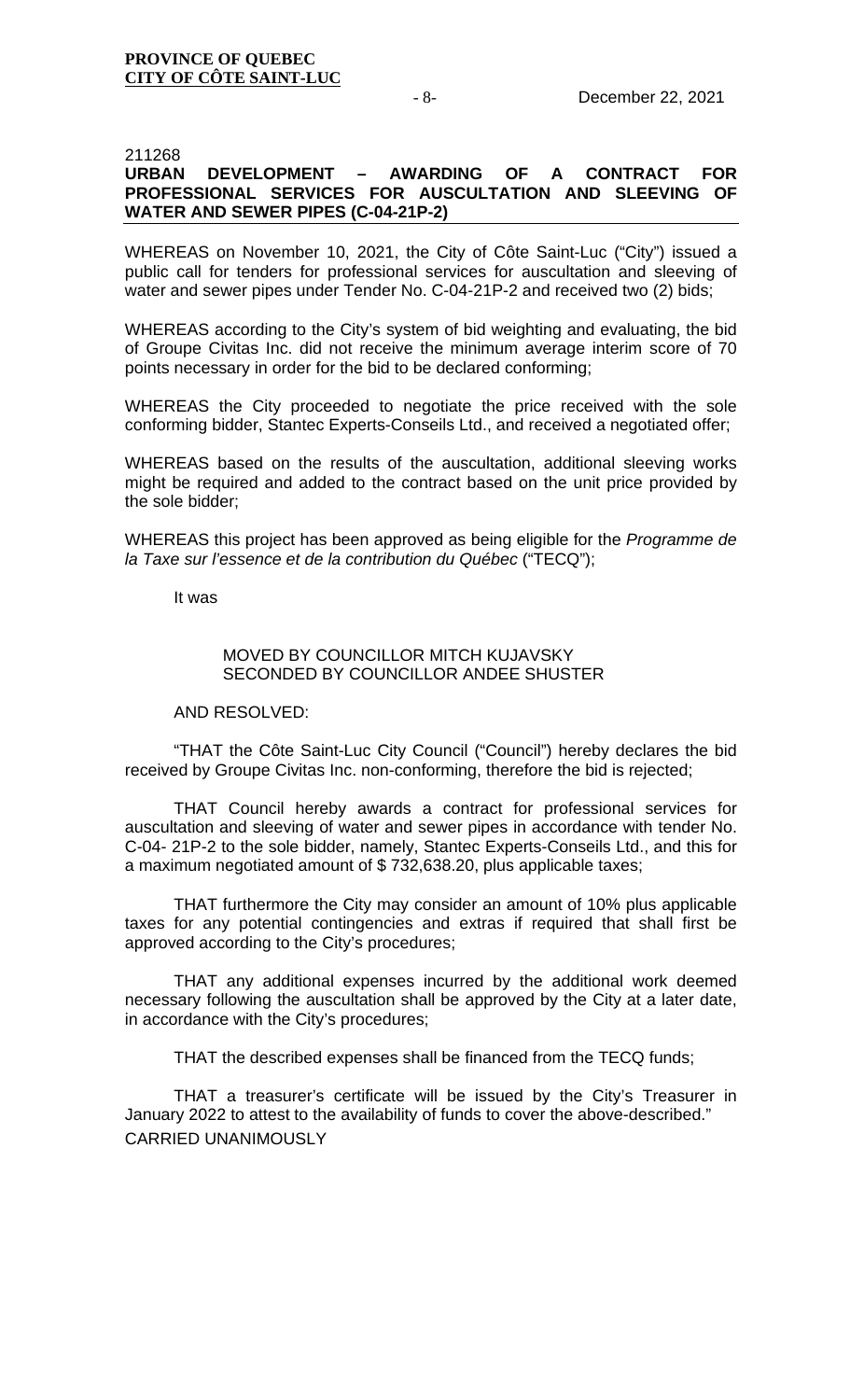# 211269<br>URBAN DEVELOPMENT **URBAN DEVELOPMENT – AWARDING OF A CONTRACT FOR PROFESSIONAL SERVICES IN COMMUNICATION AND URBAN PLANNING TO MANAGE THE PUBLIC CONSULTATION PROCESS FOR THE UPDATE OF THE MASTER PLAN AND THE ZONING BY-LAW (C-21-21)**

WHEREAS the City of Côte Saint-Luc ("City") issued a public call for tenders under Tender No. C-21-21, seeking professional services in communication and urban planning to manage the public consultation process for the update of the master plan and the zoning by-law and received three (3) bids;

WHEREAS according to the City's system of bid weighting and evaluating, the bids received from BC2 Groupe Conseil Ltd. and Conscience Urbaine did not received the minimum average interim score of 70 points necessary in order for the bids to be declared conforming;

WHEREAS the City proceeded to negotiate the price received with the only conforming bidder, Hill+Knowlton Stratégies and received a negotiated offer;

It was

## MOVED BY COUNCILLOR DIDA BERKU SECONDED BY COUNCILLOR MIKE COHEN

## AND RESOLVED:

"THAT the Côte Saint-Luc City Council ("Council") hereby declares the bids received from BC2 Groupe Conseil Ltd. and Conscience Urbaine non-conforming, therefore these bids are rejected;

THAT Council hereby awards a contract for professional services in communication and urban planning to manage the public consultation process for the update of the master plan and the zoning by-law to Hill + Knowlton Stratégies, the sole conforming bidder under the law, for a total amount of \$171,125.00, plus applicable taxes, as per the negotiated offer;

THAT a treasurer's certificate will be issued by the City's Treasurer in January 2022 to attest to the availability of funds to cover the above-described expenses.''

CARRIED UNANIMOUSLY

### 211270

# **FINANCE- APPROVAL OF THE RENEWAL AGREEMENT WITH INNOVATIVE INTERFACES FOR THE SUPPLY AND SUPPORT OF THE SIERRA LIBRARY SOFTWARE (K-09-22)**

WHEREAS the City of Côte Saint-Luc ("City") and Innovative Interfaces entered into an Agreement on September 21, 2015, effective January 1, 2016 (the "Agreement");

WHEREAS the Agreement expired on December 31, 2020;

WHEREAS the Agreement was renewed for a one-year term to December 31, 2021;

WHEREAS Innovative Interfaces and the City wish to renew the terms of the Agreement for a period of one year;